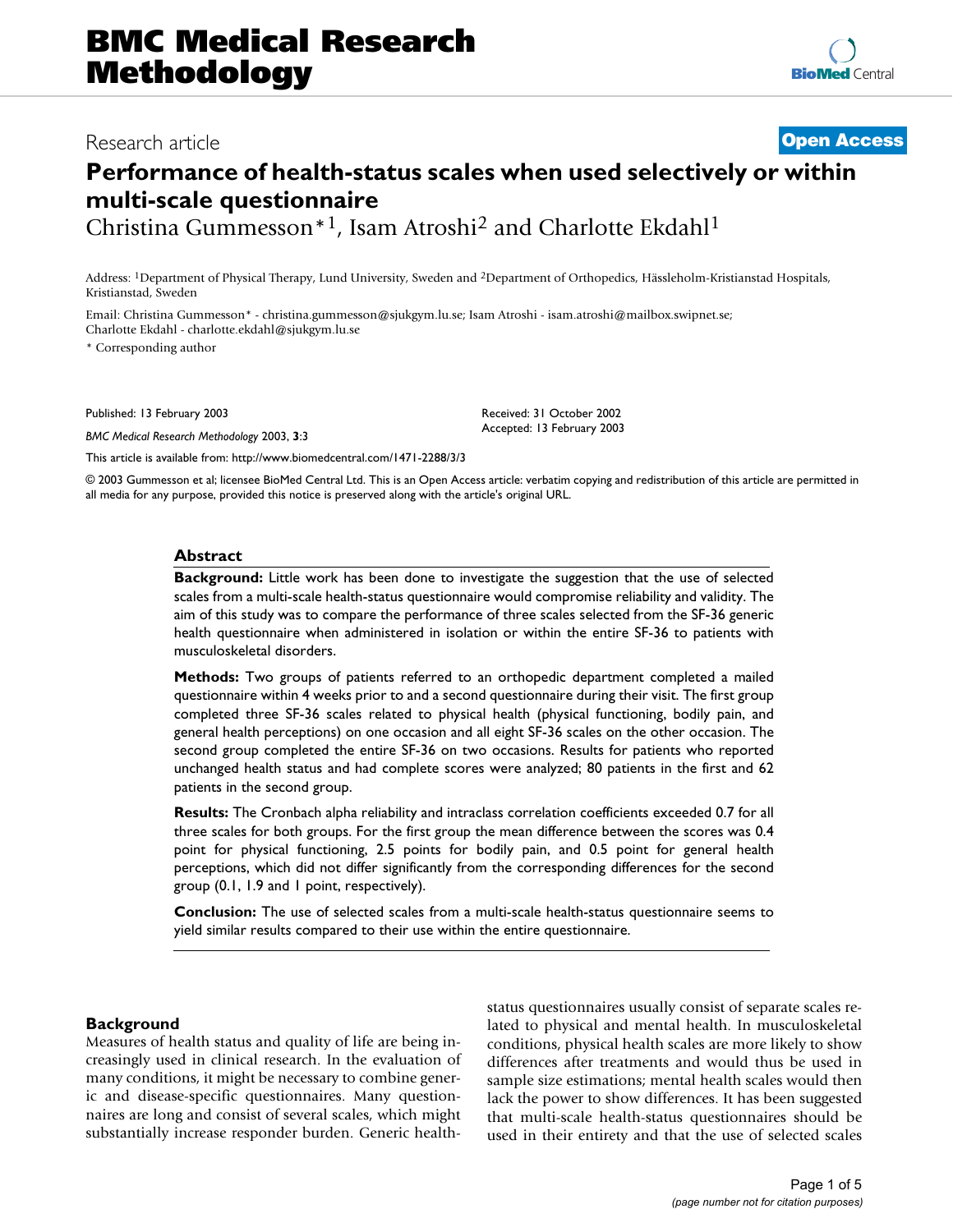would, by taking them out of their context, compromise their reliability and validity and the possibility to compare scores across studies and with population norms [1]. However there is little scientific work concerning the influence of excluding some scales in a health-status questionnaire on the performance of the remaining scales. Demonstrating whether the scores yielded when using selected scales are similar to those yielded when the entire questionnaire is administered would be important because similarity of scores would allow comparison with the corresponding scores in studies that used the entire questionnaire and with population norms. This would facilitate the interpretation of scores when selected scales are used.

The SF-36 is a widely used health-status measure that consists of eight scales related to physical and mental health [2–4]. Different SF-36 scales have been used selectively in previous studies without prior evidence of reliability and validity [5–7]. The purpose of this study was to investigate the performance of three SF-36 scales related to physical health (physical functioning, bodily pain and general health perceptions) when administered selectively or within the entire SF-36 to a patient population with musculoskeletal disorders.

# **Methods**

This 2-part study was conducted on patients with musculoskeletal disorders referred from primary care physicians to the only orthopedic department available in the study region. All referred patients, aged 25 to 74 years, who had a scheduled visit to the orthopedic department during a 6 week period were asked to complete a mailed questionnaire within 4 weeks before their visit and to complete a second questionnaire administered during the visit.

#### *Consecutive administration of selected scales and entire questionnaire*

In the first part of the study, one questionnaire comprised three SF-36 scales related to physical health (physical functioning, bodily pain, and general health perceptions) without any modifications in the order or composition of the items. The second questionnaire comprised all eight SF-36 scales with no modifications. During the first half of the study period the first questionnaire comprised the three selected SF-36 scales and the second questionnaire the entire SF-36; in the second half of the study period the two questionnaires were administered in reverse order. On both occasions the questionnaires were self-completed by the patients.

#### *Repeated administration of entire questionnaire*

In the second part of the study a formal test-retest reliability assessment of the SF-36 was performed; the entire SF- 36 was administered on two occasions in a similar fashion as in the first part of the study.

#### *Item concerning change in health status*

In both groups the questionnaire that was administered on the second occasion started with an inquiry about current health status compared to that when the first questionnaire was completed (Question: Compared to when you completed the questionnaire regarding your health about a week ago, how is your health now? response options; much better, somewhat better, same, somewhat worse, much worse).

#### *Statistical analysis*

The reliability (internal consistency) of the SF-36 physical functioning, bodily pain and general health perceptions scales was assessed with the Cronbach alpha coefficient [8]. The item scores for each scale were transformed into scale scores ranging from 0 (worst) to 100 (best) [1]. The mean score and 95% confidence interval (CI) for each of the three scales were calculated. The agreement between the scores for each of the three scales administered as isolated scales and within the entire SF-36 was assessed using the intraclass correlation coefficient (ICC) and the differences were tested with the paired t-test [8]. This analysis included only the patients who reported unchanged health status at the time of completing the second questionnaire. Only questionnaires with complete responses for all items in all of the three scales were included in the analysis. Because the analysis involved assessment of agreement missing data were not replaced. The same analyses were performed on the data obtained when the entire SF-36 was administered on two occasions. The mean differences between the scores shown when the three scales were selectively administered and those shown when they were administered within the entire SF-36 were compared to the mean differences in the scores shown after repeated administration of the entire SF-36 using the t-test.

#### **Results**

#### *Consecutive administration of selected scales and entire questionnaire*

During the 6-week study period, 137 consecutive referred patients attended the orthopedic department for a scheduled visit. Of these, 11 completed only one of the questionnaires, and 23 reported changed health status since completing the first questionnaire. The remaining 103 patients completed both questionnaires and reported unchanged health status. For 23 (22%) of these patients scores could not be computed for at least one scale because of missing item responses. Thus, 80 patients had scores for all three scales for both occasions. The mean age of these 80 patients was 50 (SD, 11) years and 41 (51%) were women. The mean time interval between the responses to the two questionnaires was 14 (SD, 3) days.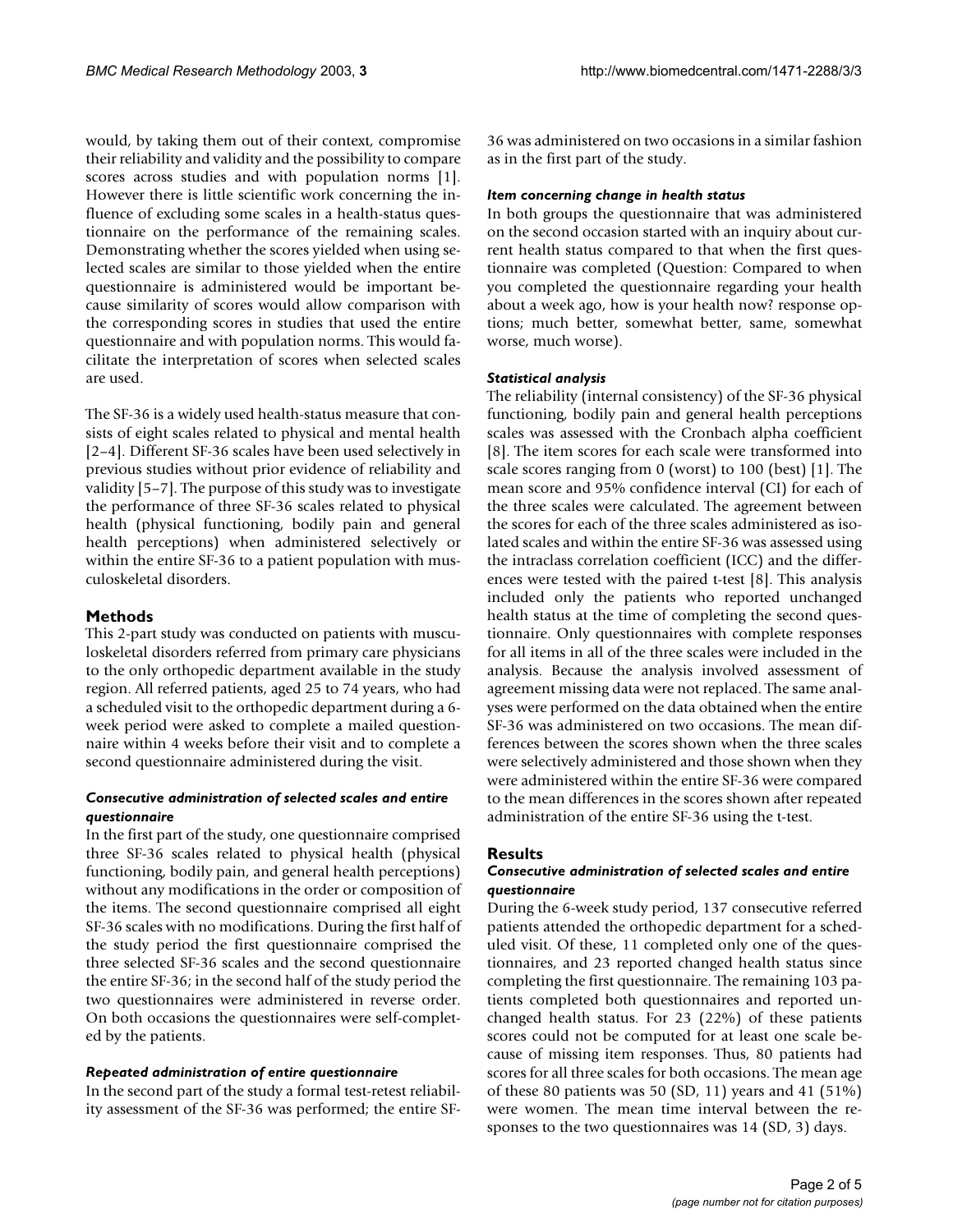| Scale ( $n = 80$ )            | Alphaa |      |                              |           |           |                                        |
|-------------------------------|--------|------|------------------------------|-----------|-----------|----------------------------------------|
|                               | A      | В    | ICC $(95\%$ CI) <sup>b</sup> | A         | В         | Mean difference<br>$(95\% \text{ Cl})$ |
| Physical<br>functioning       | 0.89   | 0.88 | $0.93(0.90 - 0.96)$          | 64.3(24)  | 64.8(24)  | $0.4$ ( $-1.5-2.4$ )                   |
| Bodily pain                   | 0.87   | 0.81 | $0.78(0.68 - 0.86)$          | 36.8(18)  | 39.4 (20) | $2.5$ ( $-.0.3-5.4$ )                  |
| General health<br>perceptions | 0.86   | 0.85 | $0.87(0.80 - 0.91)$          | 58.6 (23) | 59.1(23)  | $0.5(-2.2-3.2)$                        |

<span id="page-2-0"></span>**Table 1: Reliability of the physical functioning, bodily pain, and general health perceptions scales when administered independently on one occasion (A) and within the entire SF-36 on a second occasion (B)**

<sup>a</sup> Cronbach alpha coefficient values range from 0 (no) to 1 (perfect) reliability. <sup>b</sup> Intraclass correlation coefficient (ICC) values range from 0 (no) to 1 (perfect) reliability. CI, confidence interval

The Cronbach alpha reliability coefficient exceeded 0.8 for all three scales (Table [1](#page-2-0)). The ICC was good for all three scales and the mean difference between the scores was 0.4 point for the physical functioning scale, 2.5 points for the bodily pain scale, and 0.5 point for the general health perceptions scale, indicating good agreement between the scores when the three scales were administered with and without the remaining SF-36 scales.

#### *Repeated administration of entire questionnaire*

In the second part of the study, 107 consecutive referred patients attended their scheduled visit during a 6-week period. Of these, 18 completed only one of the questionnaires, and 15 reported changed health status since completing the first questionnaire. The remaining 74 patients completed both questionnaires and reported unchanged health status. For 12 (16%) of these patients scores could not be computed for at least one of the three scales studied because of missing item responses. Thus, 62 patients had scores for all three scales for both occasions. The mean age of these 62 patients was 51 (SD, 11) years and 34 (55%) were women. The mean time interval between the responses to the two questionnaires was 13 (SD, 5) days. The Cronbach alpha reliability coefficient exceeded 0.7 for all three scales (Table [2](#page-3-0)). The ICC was good for all three scales and the mean difference between the scores was 0.1 point for the physical functioning scale, 1.9 points for the bodily pain scale, and 1 point for the general health perceptions scale, indicating good testretest reliability.

# *Comparison of score differences*

For all three scales, the mean differences between the scores obtained when the three scales were selectively administered and those obtained when they were administered within the entire SF-36 did not differ significantly from the mean differences shown after repeated administration of the entire SF-36. The mean difference (95% CI)

for the physical functioning scale was 0.3 (-2.8–3.4), for the bodily pain scale 0.6 (-3.5–4.7), and for the general health perceptions scale -0.5 (-4.4–3.4).

# **Discussion**

This study showed that the physical functioning and general health perceptions scales gave similar scores when administered independently or within the entire SF-36. Although the bodily pain scale showed a difference of 2.5 points, this occurred in a patient population with musculoskeletal disorders causing pain, the severity of which was rated on two occasions. A difference of approximately 2 points also was found when the entire SF-36 was administered on two occasions. Although no test-retest reliability data have been presented for most of the published SF-36 population norms, one study performed on patients with rheumatoid arthritis showed an intraclass correlation coefficient for the physical functioning, bodily pain, and general health perceptions scales of 0.93, 0.76, and 0.91, and mean score difference of -1.8, 2.9 and 0.2, respectively [9].

The findings of the present study do not support the suggestion that the exclusion of some scales of a health-status measure would influence the response patterns to the remaining scales. We have not found any previous study on the influence of excluding some scales in a health-status questionnaire. Specific diseases might have substantial impact on certain health dimensions and little or no impact on others, which would be reflected on the scores for the scales measuring these dimensions. Also, health-status scales are often used as part of more extensive questionnaires and researchers might elect to include selected scales that are relevant to the study purpose; the physical functioning, bodily pain and general health perceptions scales have been selectively used previously [5–7]. Shorter versions of certain health-status questionnaires have been introduced with the purpose of reducing responder bur-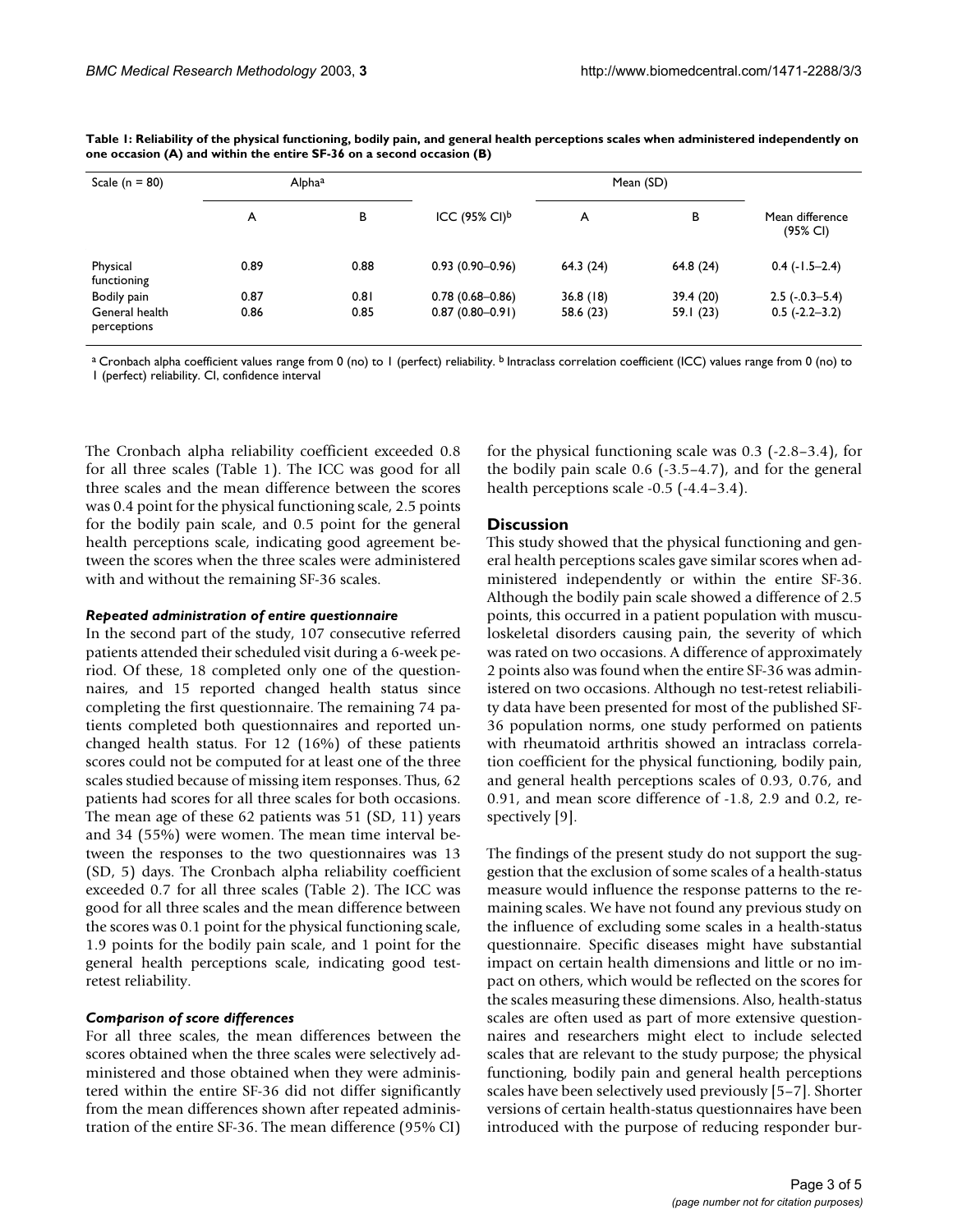| Scale ( $n = 62$ )            | Alphaa |                |                              |          |          |                             |
|-------------------------------|--------|----------------|------------------------------|----------|----------|-----------------------------|
|                               | ΤI     | T <sub>2</sub> | ICC $(95\%$ CI) <sup>b</sup> | T١       | T2       | Mean difference<br>(95% CI) |
| Physical<br>functioning       | 0.88   | 0.88           | $0.92(0.86 - 0.95)$          | 67.3(23) | 67.4(23) | $0.1$ $(-2.4-2.6)$          |
| Bodily pain                   | 0.86   | 0.89           | $0.86(0.78 - 0.92)$          | 44.7(21) | 46.7(23) | $1.9$ ( $-1.0-4.9$ )        |
| General health<br>perceptions | 0.79   | 0.72           | $0.83(0.73 - 0.89)$          | 61.0(20) | 62.0(17) | $1.0$ ( $-1.8-3.8$ )        |

<span id="page-3-0"></span>**Table 2: Reliability of the physical functioning, bodily pain, and general health perceptions scales when the entire SF-36 was administered on two occasions (T1 & T2)**

<sup>a</sup> Cronbach alpha coefficient values range from 0 (no) to 1 (perfect) reliability. <sup>b</sup> Intraclass correlation coefficient (ICC) values range from 0 (no) to 1 (perfect) reliability. CI, confidence interval

den. However, these shorter versions attenuate the original scales and might not perform as well in diseases that have larger impact on specific scales. The SF-12 (a shorter version of the SF-36) generates a physical and a mental component summary score [10]. These summary scales have demonstrated inferior performance compared to the bodily pain or physical functioning scales in musculoskeletal conditions [11]. Shorter questionnaires might have a higher response rate (although not consistently shown) [12,13], in addition to saving time and resources. By reducing the workload required, shorter questionnaires might facilitate the participation of clinicians in national databases improving the validity of the information obtained from these databases. Use of existing scales might be an alternative to the long process of constructing shorter questionnaires followed by extensive reliability and validity testing [14].

However, excluding certain scales has been discouraged by the questionnaire's developers on the basis that it might compromise reliability [1]. A previous study evaluated the use of selected scales but examined only reliability of these scales without showing whether they would generate similar scores when used within the entire questionnaire [15]. Demonstrating good psychometric properties of selectively used scales is important. However, maintaining good reliability of selected SF-36 scales does not necessarily ensure that the scales would yield similar scores as when administered within the entire SF-36 to allow comparison across studies. The findings of the present study imply that the scores of the selectively used scales can be compared with the corresponding scores in studies that used the entire SF-36 and with population norms, thus facilitating score interpretability.

In the first part of the study, the order in which the two questionnaires were administered was not random. However, it is unlikely that this could have influenced the results because consecutive patients were included and the questionnaires were self-completed.

#### **Conclusions**

The use of selected scales from a multi-scale health-status questionnaire seems to yield similar results compared to their use within the entire questionnaire.

# **Competing interests**

None

# **Authors' contributions**

CG and IA participated in the design of the study, data collection and analysis, and writing of this manuscript. CE participated in the analysis and writing of this manuscript. All authors read and approved the final manuscript.

# **Acknowledgments**

This study was supported by research grants from the Kristianstad County Council, the Skåne County Council, and the Swedish Foundation for Health Care Sciences and Allergy Research (Vårdal Stiftelse).

#### **References**

- 1. Ware JE, Snow KK, Kosinski M and Gandek B **SF-36 health survey manual and interpretation guide.** *Boston: New England Medical Center* 1993,
- 2. Ware JE and Sherbourne CD [The MOS 36-item short-form](http://www.ncbi.nlm.nih.gov/entrez/query.fcgi?cmd=Retrieve&db=PubMed&dopt=Abstract&list_uids=1593914) **[health survey \(SF-36\): conceptual framework and item](http://www.ncbi.nlm.nih.gov/entrez/query.fcgi?cmd=Retrieve&db=PubMed&dopt=Abstract&list_uids=1593914) [selection.](http://www.ncbi.nlm.nih.gov/entrez/query.fcgi?cmd=Retrieve&db=PubMed&dopt=Abstract&list_uids=1593914)** *Med Care* 1992, **30:**473-483
- 3. Jenkinson C, Coulter A and Wright L **[Short form 36 \(SF36\) health](http://www.ncbi.nlm.nih.gov/entrez/query.fcgi?cmd=Retrieve&db=PubMed&dopt=Abstract&list_uids=8518639) [survey questionnaire: normative data for adults of working](http://www.ncbi.nlm.nih.gov/entrez/query.fcgi?cmd=Retrieve&db=PubMed&dopt=Abstract&list_uids=8518639) [age.](http://www.ncbi.nlm.nih.gov/entrez/query.fcgi?cmd=Retrieve&db=PubMed&dopt=Abstract&list_uids=8518639)** *BMJ* 1993, **306:**1437-1440
- 4. Sullivan M, Karlsson J and Ware JE **[The Swedish SF-36 health sur](http://www.ncbi.nlm.nih.gov/entrez/query.fcgi?cmd=Retrieve&db=PubMed&dopt=Abstract&list_uids=8560302)vey: evaluation of data quality, scaling assumptions, reliabili[ty and construct validity across general populations in](http://www.ncbi.nlm.nih.gov/entrez/query.fcgi?cmd=Retrieve&db=PubMed&dopt=Abstract&list_uids=8560302) [Sweden.](http://www.ncbi.nlm.nih.gov/entrez/query.fcgi?cmd=Retrieve&db=PubMed&dopt=Abstract&list_uids=8560302)** *Soc Sci Med* 1995, **41:**1349-1358
- 5. Gottschalk A, Smith DS, Jobes DR, Kennedy SK, Lally SE, Noble VE, Grugan KF, Seifert HA, Cheung A, Malkowicz SB, Gutsche BB and Wein AJ **[Preemptive epidural analgesia and recovery from](http://www.ncbi.nlm.nih.gov/entrez/query.fcgi?cmd=Retrieve&db=PubMed&dopt=Abstract&list_uids=9546566) [radical prostatectomy: a randomized controlled trial.](http://www.ncbi.nlm.nih.gov/entrez/query.fcgi?cmd=Retrieve&db=PubMed&dopt=Abstract&list_uids=9546566)** *JAMA* 1998, **279:**1076-1082
- 6. Unwin C, Blatchley N, Coker W, Ferry S, Hotopf M, Hull L, Ismail K, Palmer I, David A and Wessely S **[Health of UK servicemen who](http://www.ncbi.nlm.nih.gov/entrez/query.fcgi?cmd=Retrieve&db=PubMed&dopt=Abstract&list_uids=9923871) [served in Persian Gulf War.](http://www.ncbi.nlm.nih.gov/entrez/query.fcgi?cmd=Retrieve&db=PubMed&dopt=Abstract&list_uids=9923871)** *Lancet* 1999, **353:**169-178